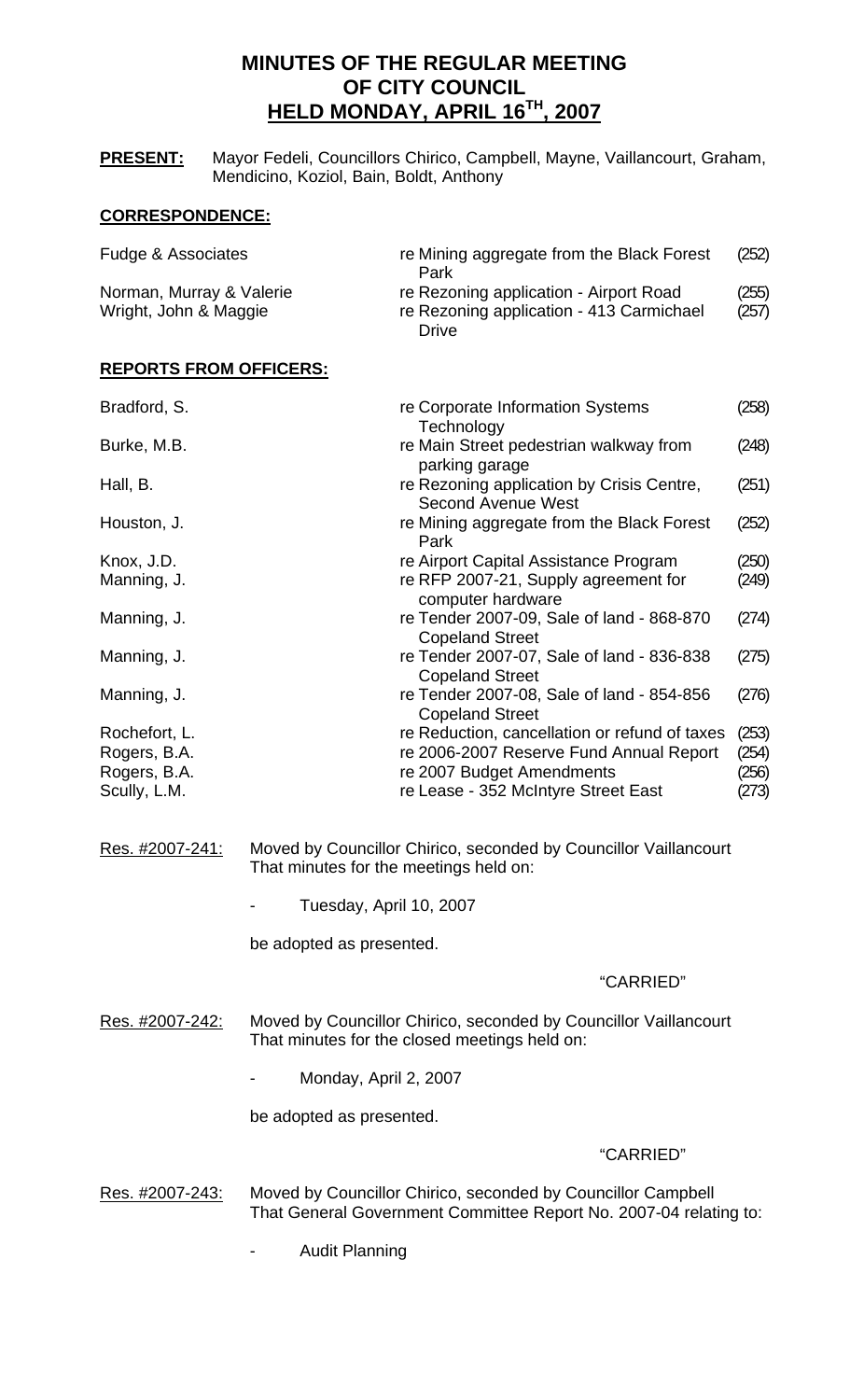be adopted as presented.

"CARRIED"

# **GENERAL GOVERNMENT COMMITTEE REPORT NO. 2007-04**

April 16, 2007

TO THE COUNCIL OF THE CORPORATION OF THE CITY OF NORTH BAY

Your Worship and Councillors:

The General Government Committee presents Report No. 2007-04 and recommends:

1. That Report CORP 2007-40 relating to the 2006 Audit Planning Communication letter from BDO Dunwoody, be noted and filed.

All of which is respectfully submitted.

ASSENTS DISSENTS **CHIRICO CAMPBELL**  MAYNE VAILLANCOURT FEDELI

- Res. #2007-244: Moved by Councillor Anthony, seconded by Councillor Boldt That Community Services Committee Report No. 2007-07 relating to:
	- Official Plan Amendment and Rezoning applications by Nipissing University for 165 Monastery Road

be adopted as presented.

"CARRIED"

# **COMMUNITY SERVICES COMMITTEE REPORT NO. 2007-07**

April 16, 2007

TO THE COUNCIL OF THE CORPORATION OF THE CITY OF NORTH BAY

Your Worship and Councillors:

The Community Services Committee presents Report No. 2007-07 and recommends:

- 1. That a) the proposed Official Plan Amendment by Miller & Urso Surveying Inc. on behalf of Nipissing University, to change the Official Plan Designation for Part of Lot 23, Concession B in the Township of Widdifield, being Parts 1, 2, 3 and 4, Plan NR 169, except Parts 4, 6, 8, 15 and 16, Plan 36R-7650 (165 Monastery Road), from "North Bay Escarpment" to "Major Institutional" be approved;
	- b) the proposed Zoning By-Law Amendment to rezone Part of Lot 23, Concession B in the Township of Widdifield, being Parts 1, 2, 3 and 4,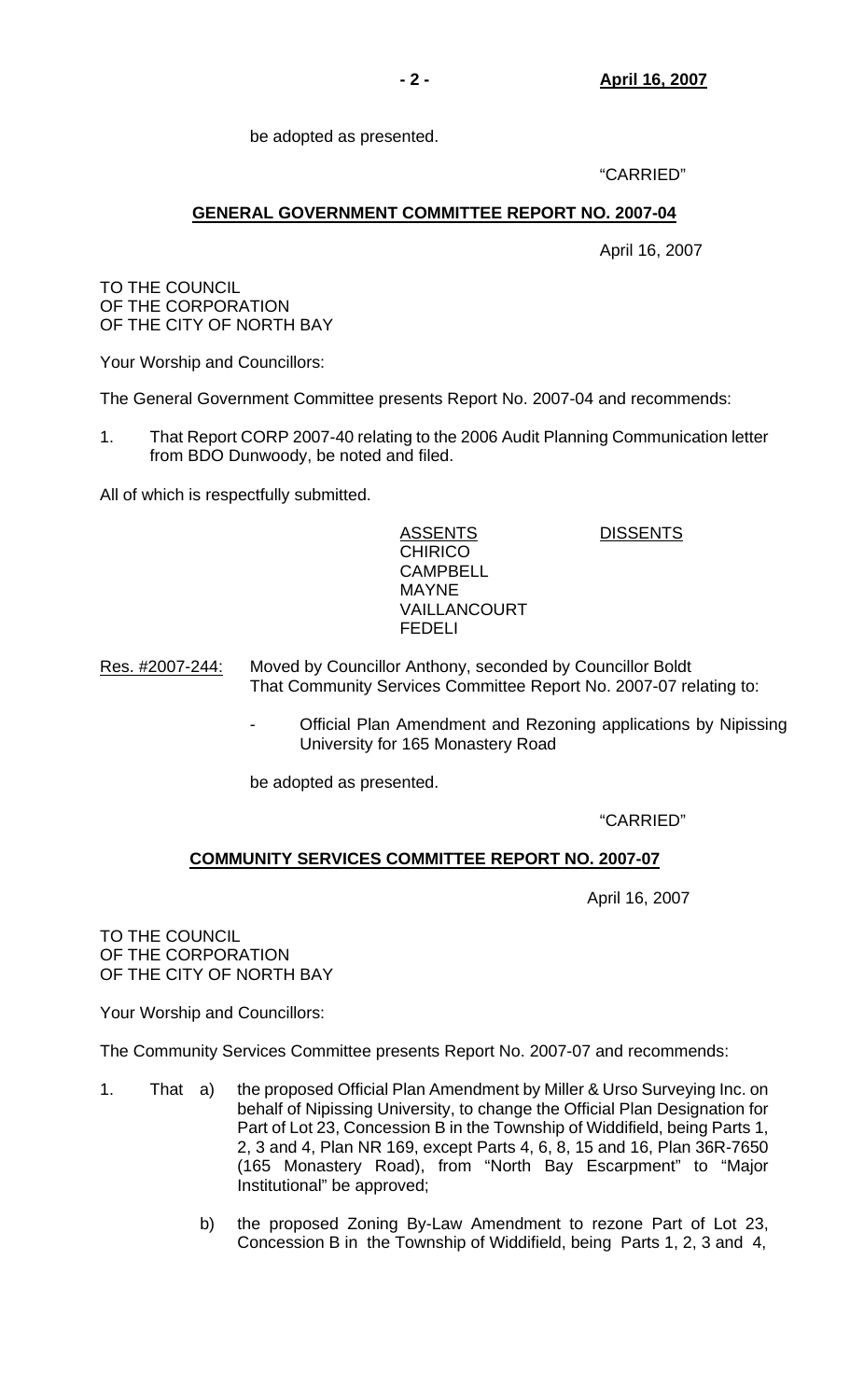Plan NR 169, except Parts 4, 6, 8, 15 and 16, Plan 36R-7650 (165 Monastery Road) from a "Floodplain & Erosion (O2)" zone, an "Open Space (O)" zone and an "Institutional (N)" zone to a "Floodplain & Erosion (O2)" zone and an "Institutional (N)" zone be approved; and

 c) the subject property be placed under Site Plan Control pursuant to Section 41 of the *Planning Act*, R.S.O. 1990, as amended, in order to regulate building height, architectural design criteria, stormwater management, road dedication, road improvements, water supply, lot grading and servicing requirements.

All of which is respectfully submitted.

ASSENTS DISSENTS ANTHONY BOLDT BAIN FEDELI

Res. #2007-245: Moved by Councillor Koziol, seconded by Councillor Mendicino That Engineering & Works Committee Report No. 2007-02 relating to:

Waste Management User Fees

be adopted as presented.

### "CARRIED"

# **ENGINEERING & WORKS COMMITTEE REPORT NO. 2007-02**

April 16, 2007

TO THE COUNCIL OF THE CORPORATION OF THE CITY OF NORTH BAY

Your Worship and Councillors:

The Engineering & Works Committee presents Report No. 2007-02 and recommends:

- 1. That a) City Council approve a tipping fee increase for solid waste from industrial, commercial and institutional sources to \$60/metric tonne, effective April 1, 2007;
	- b) other Waste Management User Fees remain the same for 2007; and
	- c) By-Law No. 2007-47 being the Waste Management By-Law be presented for three (3) readings on April 16, 2007.

All of which is respectfully submitted.

 ASSENTS DISSENTS KOZIOL MENDICINO GRAHAM FEDELI

Res. #2007-246: Moved by Councillor Koziol, seconded by Councillor Mendicino That Engineering & Works Committee Report No. 2007-03 relating to: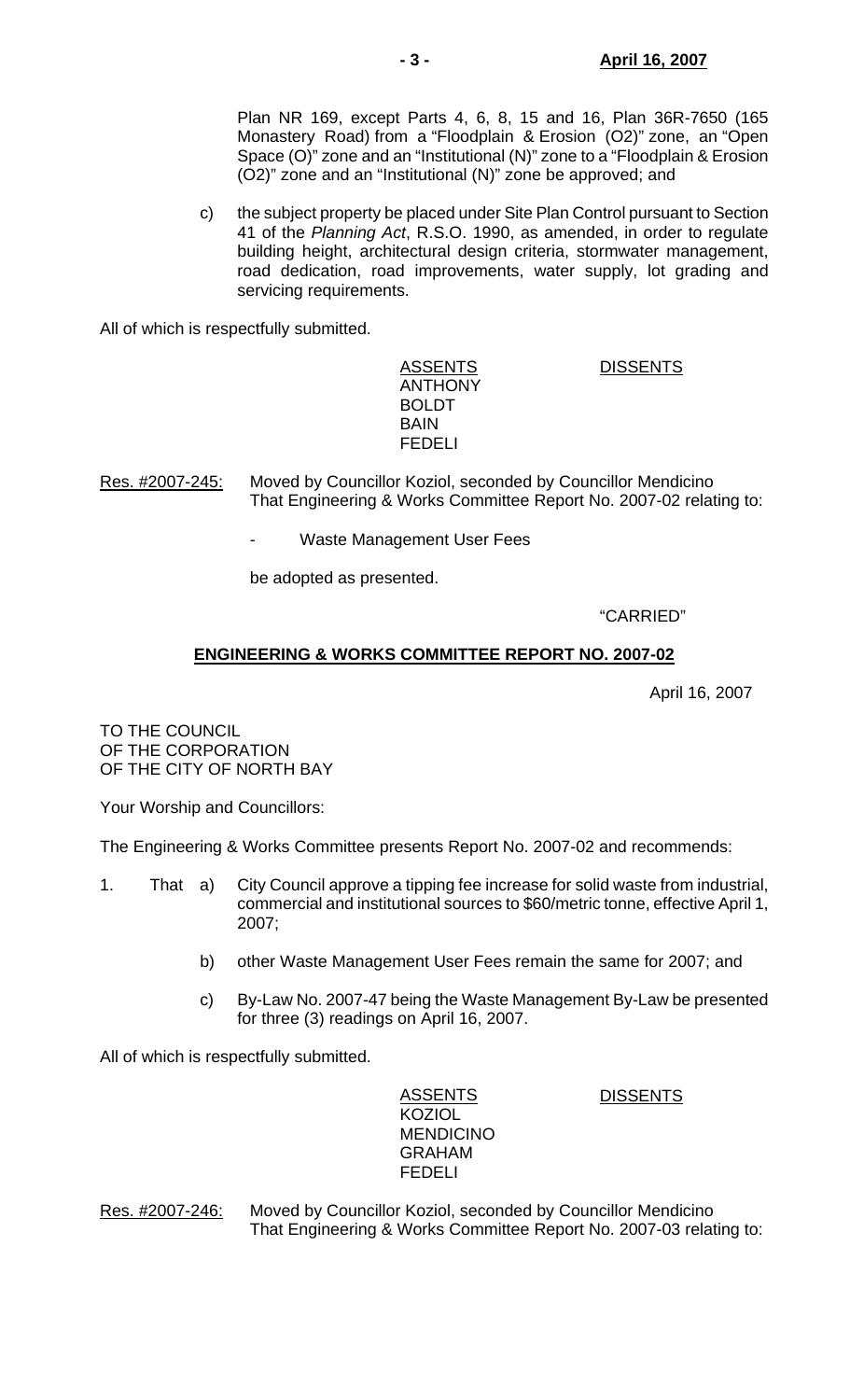the Development of a Green Plan

be adopted as presented.

# "CARRIED"

# **ENGINEERING & WORKS COMMITTEE REPORT NO. 2007-03**

April 16, 2007

TO THE COUNCIL OF THE CORPORATION OF THE CITY OF NORTH BAY

Your Worship and Councillors:

The Engineering & Works Committee presents Report No. 2007-03 and recommends:

- 1. That a) Report EES 2007-14 entitled "Development of a Green Plan for the City of North Bay" be adopted and the Terms of Reference to prepare a City of North Bay Corporate Green Plan be approved;
	- b) a Request for Proposal be issued to solicit a qualified consultant to assist the City in preparing the Green Plan as scoped in the approved Terms of Reference for Council's consideration;
	- c) applications for funding to assist with Green Plan preparation be submitted to North Bay Hydro for \$30,000.00 and the Federation of Canadian Municipalities Green Municipal Fund for \$30,000.00 respectively;
	- d) the Chief Financial Officer be authorized to transfer up to \$75,000.00 from the new Operating Budget Contingency Reserve to fund the Green Plan Proposal, to be reimbursed by any funding received from North Bay Hydro and the Federation of Canadian Municipalities; and
	- e) a copy of Report EES 2007-14 be forwarded to the North Bay Joint Hospital Laundry which is considering relocation of the Hospital Laundry Services to Sudbury.

All of which is respectfully submitted.

ASSENTS DISSENTS KOZIOL MENDICINO GRAHAM FEDELI

Res. #2007-247: Moved by Councillor Chirico, seconded by Campbell That Striking Committee Report No. 2007-02 relating to:

- citizen appointments to the Fenceviewers Committee

be adopted as presented.

"CARRIED"

# **STRIKING COMMITTEE REPORT NO. 2007-02**

April 16, 2007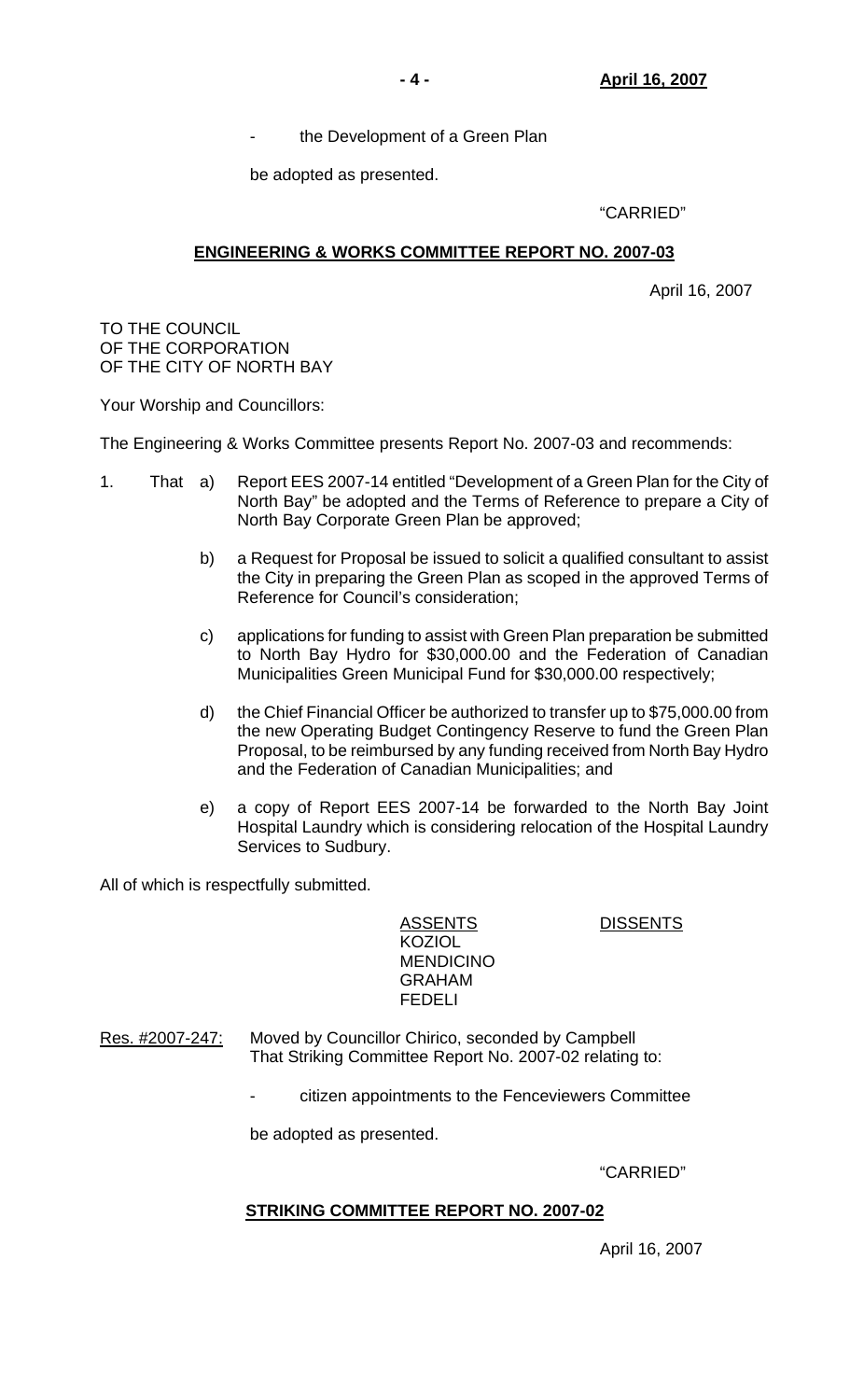TO THE COUNCIL OF THE CORPORATION OF THE CITY OF NORTH BAY

Your Worship and Councillors:

The Striking Committee presents Report No. 2007-02 and recommends as follows:

1. That the following citizens be appointed to the Fenceviewers Committee for a four year term to expire November 30, 2010:

 Dale Barker; Donald Coutts; Mike Oakes; and Terry Vendetti.

All of which is respectfully submitted.

Res. #2007-248: Moved by Councillor Chirico, seconded by Councillor Campbell That Council authorize the expropriation of an interest in the nature of an easement for the purpose of a pedestrian walkway across Parts 1 & 2, Plan 36R-11825 for the pedestrian walkway from Main Street West to the parking garage.

### "CARRIED"

Res. #2007-249: Moved by Councillor Chirico, seconded by Councillor Campbell That North Bay City Council approve the Supply Agreement with Dell Computer Corporation for technology products. The agreement shall be a for a period of three (3) years with the provision of two (2) option years of one (1) year each, if mutually agreeable to both parties. The value of the agreement is estimated at \$399,090.00 (taxes included).

#### "CARRIED"

Res. #2007-250: Moved by Councillor Chirico, seconded by Councillor Campbell WHEREAS Transport Canada has approved ACAP funding for Airfield Electrical Rehabilitation and Gate Replacement Projects;

> AND WHEREAS the current operating agreement between the City and North Bay Jack Garland Airport Corporation expires December 31, 2007;

> AND WHEREAS Transport Canada is seeking assurance the airport will operate for a term longer than the operating period covering these projects;

> NOW THEREFORE BE IT RESOLVED THAT the City of North Bay will continue operations of the North Bay Jack Garland Airport for the period of time commencing on the date of execution of the projects' agreement and the ending of the fourth  $(4<sup>th</sup>)$  anniversary of receipt of the Minister of a copy of a certificate of final completion of the projects and that the City will remain liable to Her Majesty in respect of its obligations under the terms governing these capital projects.

#### "CARRIED"

Res. #2007-251: Moved by Councillor Anthony, seconded by Councillor Boldt That the recommendations from the Planning Advisory Committee regarding the Rezoning application by the Crisis Centre North Bay - Second Avenue West be referred to the Community Services Committee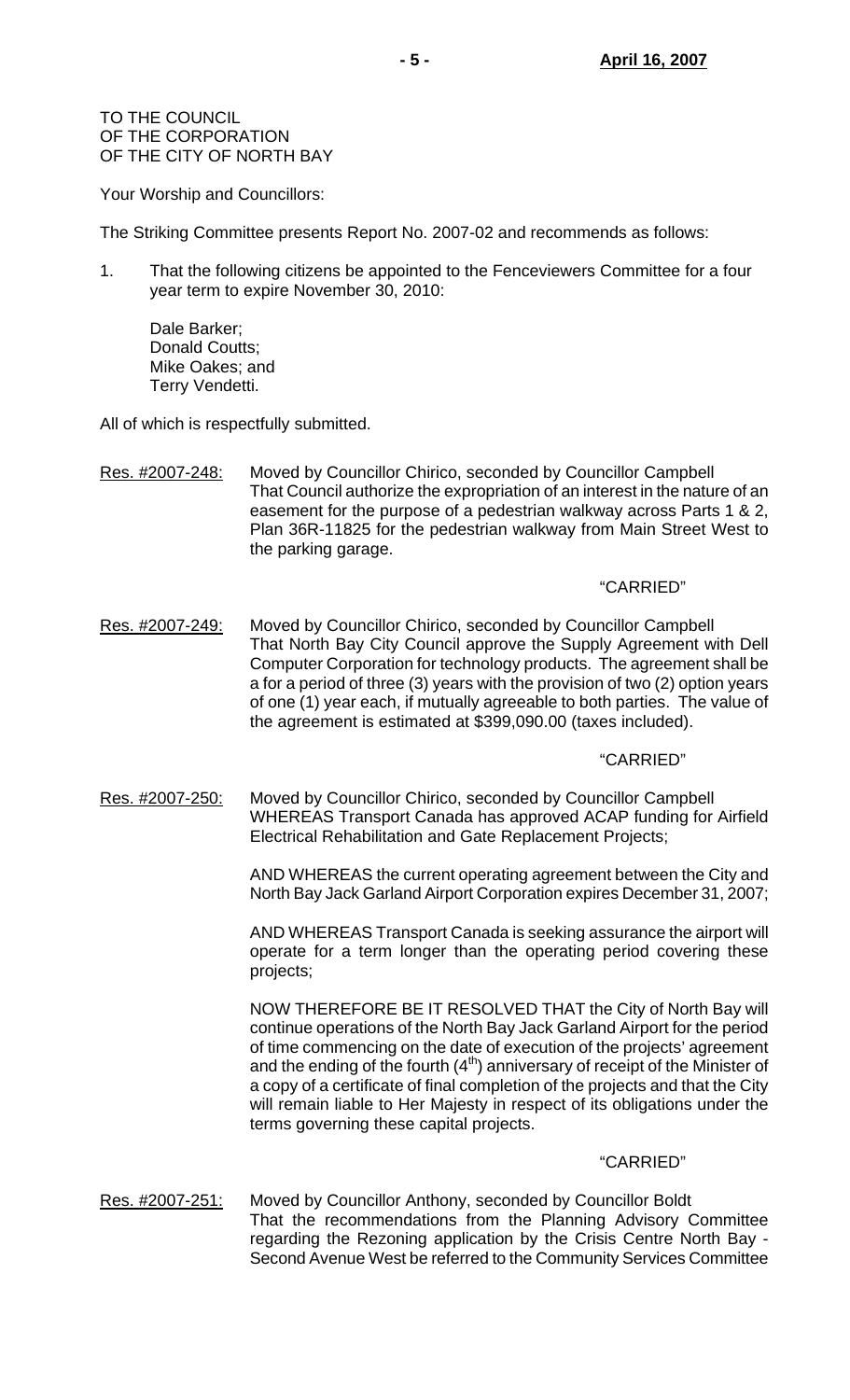and for a Public Meeting.

# "CARRIED"

Res. #2007-252: Moved by Councillor Anthony, seconded by Councillor Boldt That the letter from Fudge & Associates dated September 5, 2006 and report from J. Houston dated April 3, 2007 relating to the Black Forest Park - request to mine aggregate, be referred to the Community Services Committee.

# "CARRIED"

Res. #2007-253: Moved by Councillor Chirico, seconded by Councillor Campbell That the tax appeal applications attached to CORP Report No. 2007-62 that have been returned with a positive recommendation from the Municipal Property Assessment Corporation, be adjusted for the period set out on each application form and that the applicable taxes be cancelled, reduced or refunded as authorized by Section 357 & 358 of the *Municipal Act*, S.O. 2001 c.25.

# "CARRIED"

- Res. #2007-254: Moved by Councillor Chirico, seconded by Councillor Campbell That 1) the 2006 Reserve Fund Annual Report be received; and
	- 2) the Chief Financial Officer be authorized to make the following changes to reserves and reserve funds:
		- a) transfer \$1,000,000 from the Health Centre Reserve Fund #99538 to the Contingency Reserve #99557;
		- b) transfer \$1,500,000 from the Health Centre Reserve Fund #99538 to the Tax Rate Stabilization Reserve Fund #99529; and
		- c) close the Tax Rate Stabilization Fund OMPF balance of \$56,075 to the Tax Rate Stabilization Reserve Fund #99529.

# "CARRIED"

Res. #2007-255: Moved by Councillor Anthony, seconded by Councillor Boldt That the rezoning application by Rick Miller on behalf of Murray and Valerie Norman - Airport Road, be received and referred to the Community Services Committee and for a Public Meeting.

# "CARRIED"

Res. #2007-256: Moved by Councillor Chirico, seconded by Councillor Campbell

- That 1) the 2007 Operating Budget adopted March 19, 2007 be amended to reflect a reduction in the funding from the Ontario Municipal Partnership Fund of \$1,630,867;
	- 2) Report to Council CORP 2007-59 be referred to the General Government Committee for consideration on April 23, 2007; and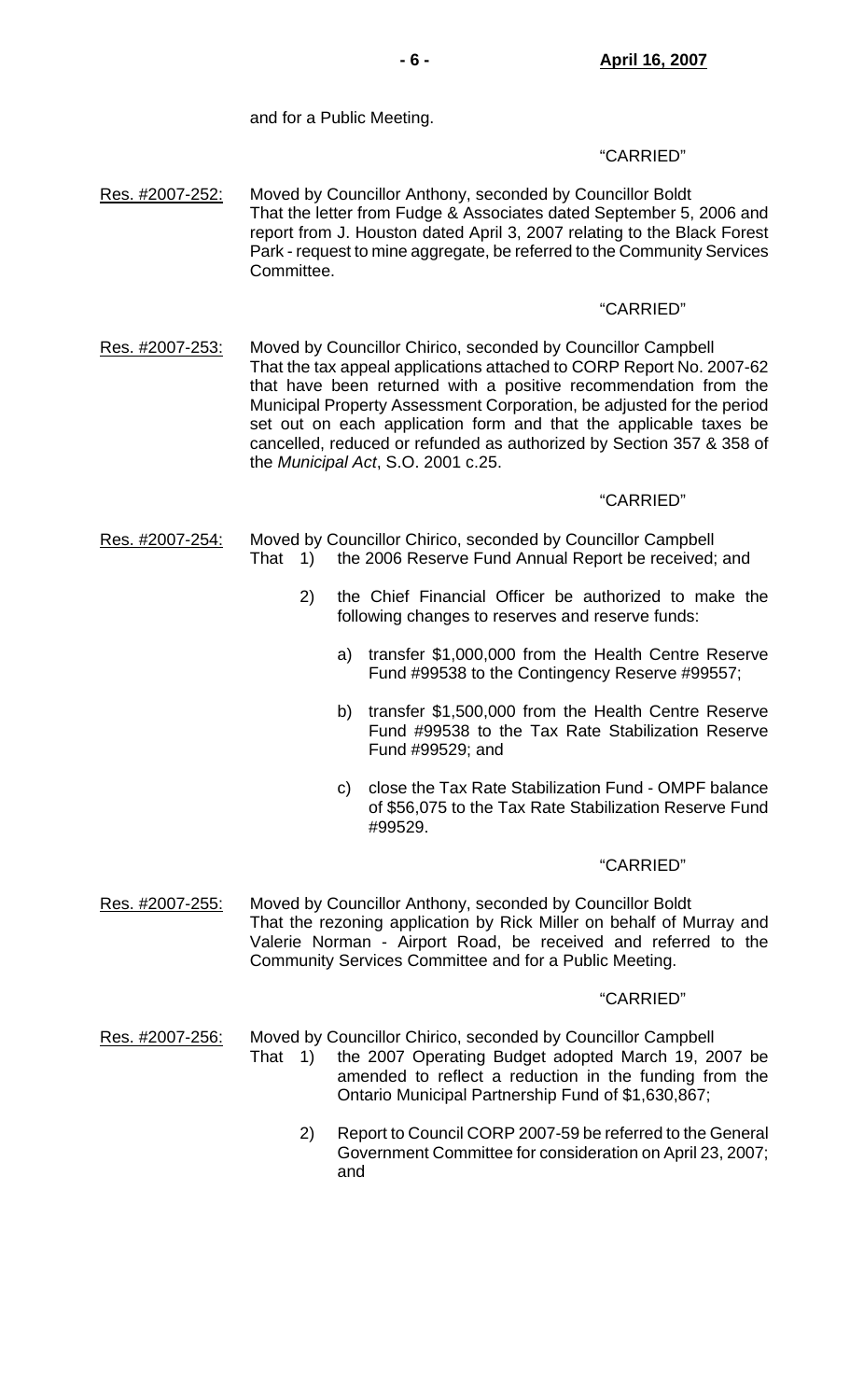3) the City Clerk be authorized to present a Tax Levy By-Law for three (3) readings on April 30, 2007.

#### "CARRIED"

#### Record of Vote *(Upon Request of Councillor Boldt)*

- Yeas: Councillors Graham, Koziol, Campbell, Chirico, Vaillancourt, Anthony, Bain, Mendicino, Mayne, Mayor Fedeli
- Nays: Councillor Boldt
- Res. #2007-257: Moved by Councillor Anthony, seconded by Councillor Boldt That the rezoning application by John & Debbie Ashley on behalf of John & Maggie Wright, 413 Carmichael Drive be received.

#### "CARRIED"

Res. #2007-258: Moved by Councillor Chirico, seconded by Councillor Campbell That 1) the 2007 Capital Allocation for Information Systems detailed in the Corporate Services Report No. 2007-68 be approved; and

> 2) the City Clerk prepare a Capital By-Law in the amount of \$770,000 for Information Technology purposes for consideration by City Council.

#### "CARRIED"

Res. #2007-259: Moved by Councillor Chirico, seconded by Councillor Campbell That the following by-laws be read a first and second time:

> By-Law No. 2007-80 to execute an Agreement with 1498399 Ontario Inc. and 510494 Ontario Inc. relating to an amendment to an existing Encroachment Agreement (122 Main Street West - Lefebvre's).

> By-Law No. 2007-81 to authorize improvements to the North Bay Jack Garland Airport.

> By-Law No. 2007-82 to repeal By-Law No. 40-70 (being a by-law to appoint a Lottery Licensing Officer and to provide for a procedure and other requirements in respect of the licensing of lotteries for charitable and religious purposes).

#### "CARRIED"

Res. #2007-260: Moved by Councillor Chirico, seconded by Councillor Campbell That the following by-laws be read a third time and passed:

> By-Law No. 2007-80 to execute an Agreement with 1498399 Ontario Inc. and 510494 Ontario Inc. relating to an amendment to an existing Encroachment Agreement (122 Main Street West - Lefebvre's).

> By-Law No. 2007-81 to authorize improvements to the North Bay Jack Garland Airport.

> By-Law No. 2007-82 to repeal By-Law No. 40-70 (being a by-law to appoint a Lottery Licensing Officer and to provide for a procedure and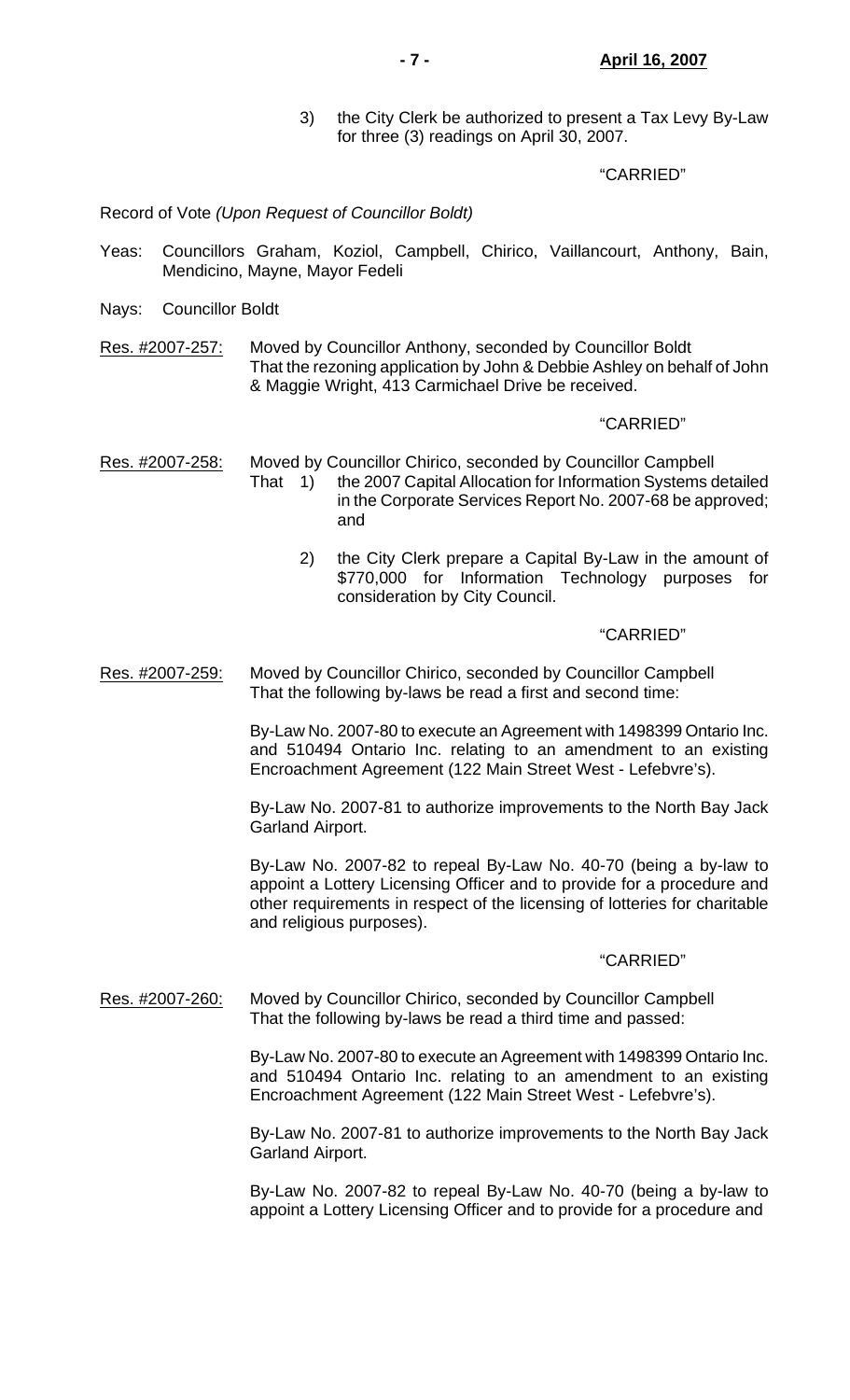other requirements in respect of the licensing of lotteries for charitable and religious purposes).

# "CARRIED"

Res. #2007-261: Moved by Councillor Anthony, seconded by Councillor Boldt That the following by-laws be read a first and second time:

> By-Law No. 2007-51 to adopt Official Plan Amendment No. 108 (Nipissing University - 165 Monastery Road).

> By-Law No. 2007-52 to rezone certain lands on Monastery Road (Nipissing University - 165 Monastery Road).

### "CARRIED"

Res. #2007-262: Moved by Councillor Anthony, seconded by Councillor Boldt That the following by-law be read a first and second time:

> By-Law No. 2007-53 to designate a Site Plan Control Area on Monastery Road (Nipissing University - 165 Monastery Road).

## "CARRIED"

Res. #2007-263: Moved by Councillor Anthony, seconded by Councillor Boldt That the following by-law be read a third time and passed:

> By-Law No. 2007-53 to designate a Site Plan Control Area on Monastery Road (Nipissing University - 165 Monastery Road).

#### "CARRIED"

Res. #2007-264: Moved by Councillor Koziol, seconded by Councillor Mendicino That the following by-laws be read a first and second time:

By-Law No. 2007-47 being the Waste Management By-Law.

 By-Law No. 2007-79 to amend Traffic & Parking By-Law No. 2002-001 to designate Community Safety Zones.

#### "CARRIED"

Res. #2007-265: Moved by Councillor Koziol, seconded by Councillor Mendicino That the following by-laws be read a third time and passed:

By-Law No. 2007-47 being the Waste Management By-Law.

 By-Law No. 2007-79 to amend Traffic & Parking By-Law No. 2002-001 to designate Community Safety Zones.

#### "CARRIED"

Res. #2007-266: Moved by Councillor Koziol, seconded by Councillor Mendicino That the following by-law be read a first and second time:

By-Law No. 2007-83 to amend Noise By-Law No. 142-76.

# "CARRIED"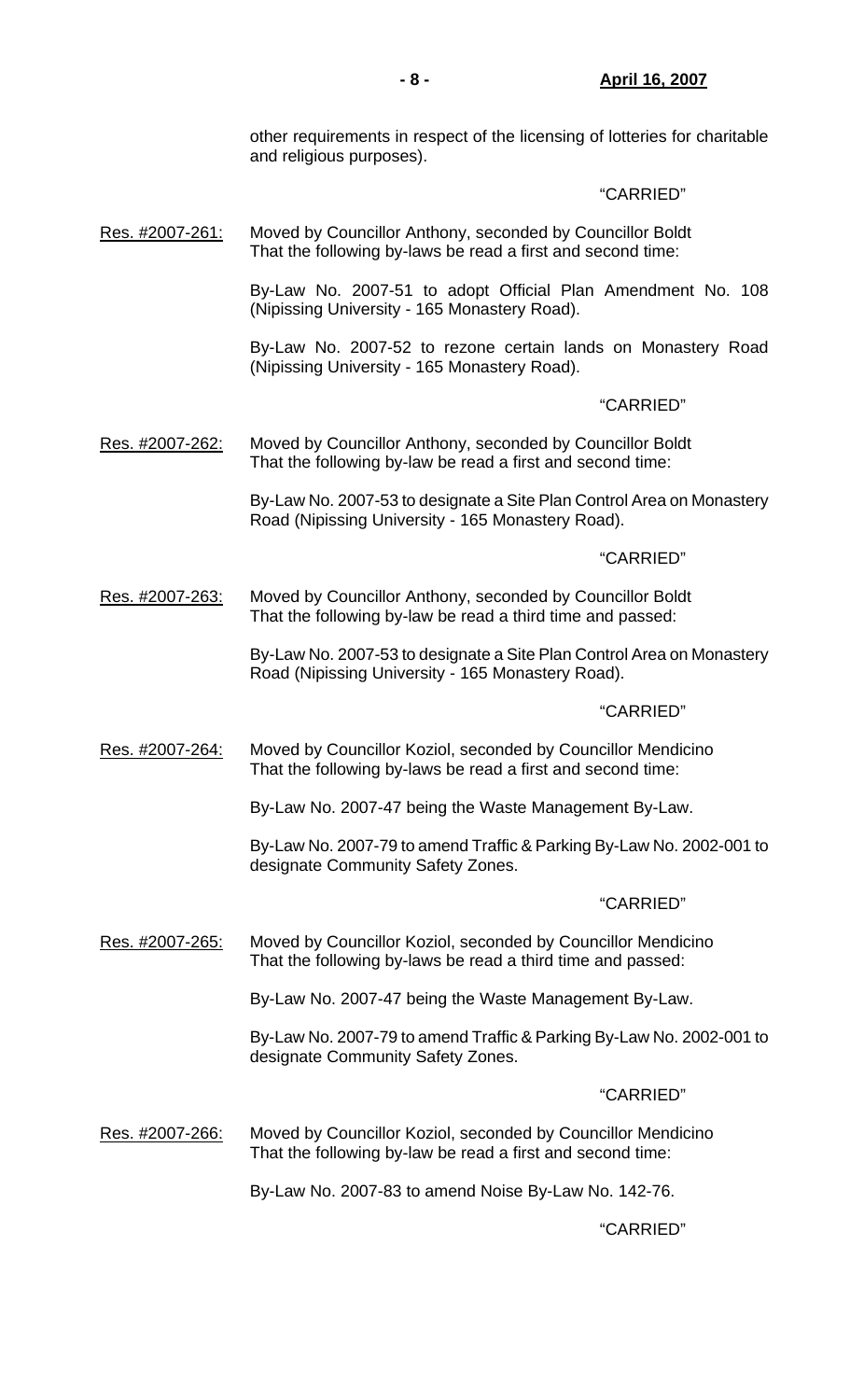Res. #2007-267: Moved by Councillor Koziol, seconded by Councillor Mendicino That the following by-law be read a third time and passed:

By-Law No. 2007-83 to amend Noise By-Law No. 142-76.

#### "CARRIED"

Res. #2007-268a: Moved by Councillor Mayne, seconded by Councillor Koziol WHEREAS on April 2, 2007, the Town of Leaf Rapids, Manitoba implemented By-Law 462 stating "that retailers will no longer be permitted to give away or sell plastic shopping bags that are intended for single use";

> AND WHEREAS the Town of Leaf Rapids, Manitoba is now the first town in Canada to make such a significant announcement regarding non biodegradable plastic waste bags;

> THEREFORE BE IT RESOLVED THAT The City of North Bay congratulates the Town of Leaf Rapids on their initiative and for taking a leadership role in reducing of non biodegradable plastics from their landfill site and we look forward to following their progress with this project;

> AND FURTHER THAT The City of North Bay encourages everyone to use reusable grocery carrying bags and boxes and fewer non-reusable and non biodegradable plastics whenever possible to reduce the impact on our municipal landfill and reduce potential litter.

### "CARRIED"

Res. #2007-268b: Moved by Councillor Mayne, seconded by Councillor Chirico That the motion from Councillors Mayne and Koziol relating to non biodegradable plastic waste bags be referred to the Engineering & Works Committee.

## "LOST"

Res. #2007-269: Moved by Councillor Vaillancourt, seconded by Councillor Chirico WHEREAS the Ministry of Training, Colleges and Universities is in the process of implementing a 0.875% charge on gross revenues by September 2007 to all private sector Flight Training Units in Ontario;

> AND WHEREAS the monies accumulated will be withheld and managed by the Province and never returned to the Flight Training Units;

> AND WHEREAS Province wants to create a fund that is intended to protect the consumer in the event that a Flight Training Unit becomes insolvent;

> AND WHEREAS the Provincial Government is attempting to implement legislation upon a Federally regulated industry;

> AND WHEREAS the Consumer is completely entitled to choose any Flight Training Unit throughout Canada;

> AND WHEREAS the Consumer will ultimately bear the cost of this new 'tax';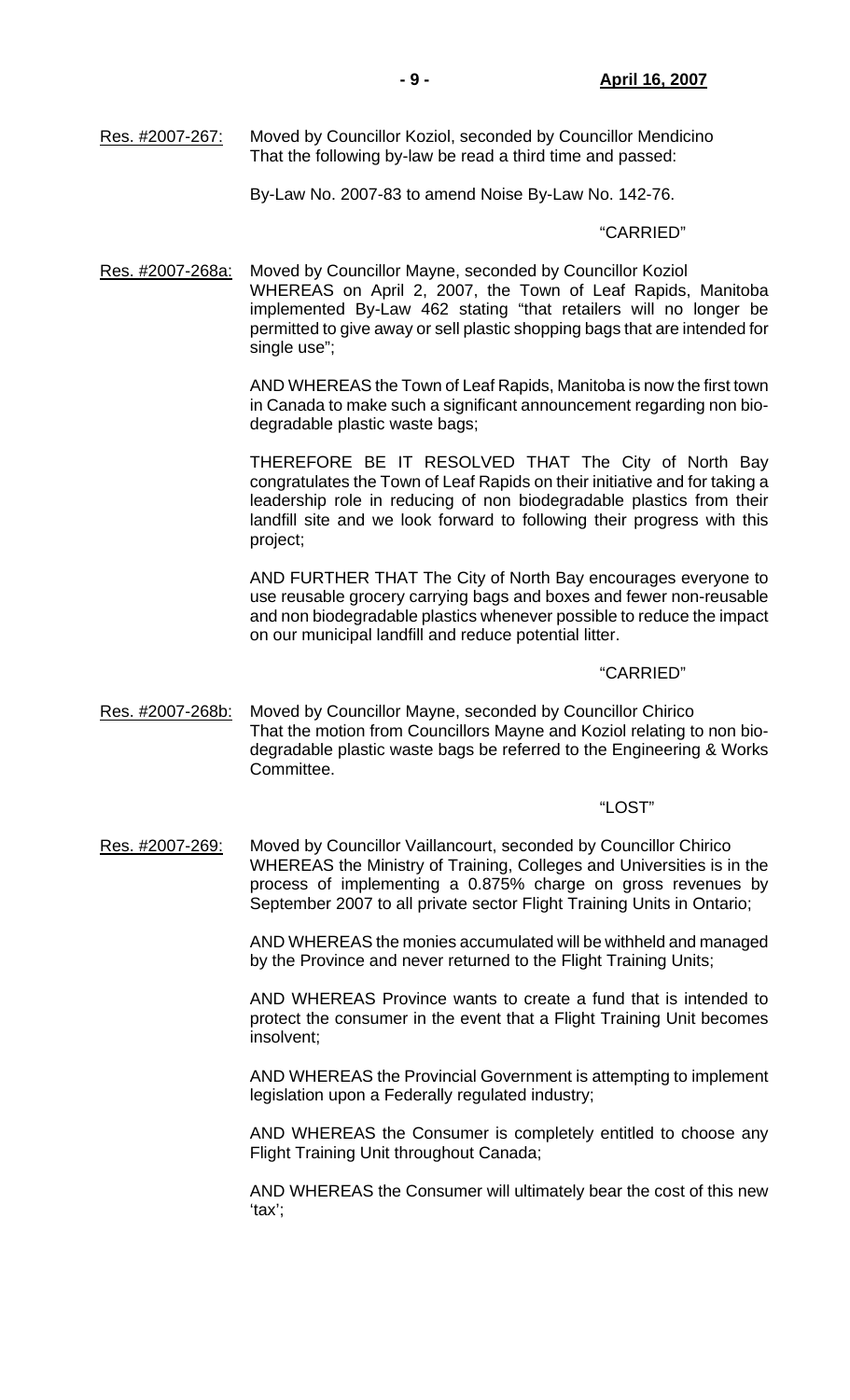AND WHEREAS the choice to use private sector Flight Training Services is an individual decision that carries any associated financial risks;

 AND WHEREAS the City of North Bay is host to three (3) separate private sector Flight Training Units at the North Bay Jack Garland Airport;

 AND WHEREAS all three (3) businesses are completely opposed to this new 'tax' burden that will negatively affect their competitiveness;

 NOW THEREFORE BE IT RESOLVED THAT City Council respectfully request that the Ministry of Training, Colleges and Universities immediately implement, at a minimum, a one (1) year moratorium prior to implementing this new 'tax' burden;

 AND FURTHER THAT City Council request the Ministry implement a cost neutral alternative to Flight Training Units throughout the Province that will be mutually beneficial to the businesses and the consumers;

 AND FURTHER THAT a copy of this resolution by sent to Hon. Chris Bentley, Minister of Training, Colleges and Universities; Leaders of the Opposition Parties, North Bay Jack Garland Airport and the Chamber of Commerce.

# "CARRIED"

Councillor Anthony declared a conflict of interest on the above matter as he deals extensively with the Ministry of Training, Colleges and Universities.

Record of Vote *(Upon Request of Councillor Vaillancourt)*

Yeas: Councillors Vaillancourt, Boldt, Koziol, Graham, Chirico, Mendicino, Campbell, Mayne, Bain, Mayor Fedeli

Res. #2007-270: Moved by Councillor Mendicino, seconded by Councillor Bain

- That 1) the City of North Bay requests that the North Bay Joint Hospital Laundry Board rescind its Board decision to close the facility locally and amalgamate with Sudbury;
	- 2) a viable Business Model be formed in order that the facility and jobs remain in North Bay;
	- 3) the Council of the City of North Bay requests to meet with the Board at their next meeting;
	- 4) a copy of this resolution be forwarded to Monique Smith, MPP (Nipissing), the five (5) boards comprising the Joint Hospital Laundry, all Municipalities in the Region, the North Bay Joint Hospital Laundry Board and the North Bay & District Chamber of Commerce.

"CARRIED"

Record of Vote *(Upon Request of Councillor Mendicino)*

Yeas: Councillors Mendicino, Vaillancourt, Bain, Koziol, Graham, Mayne, Chirico, Boldt, Anthony, Campbell, Mayor Fedeli

**- 11 - April 16, 2007**